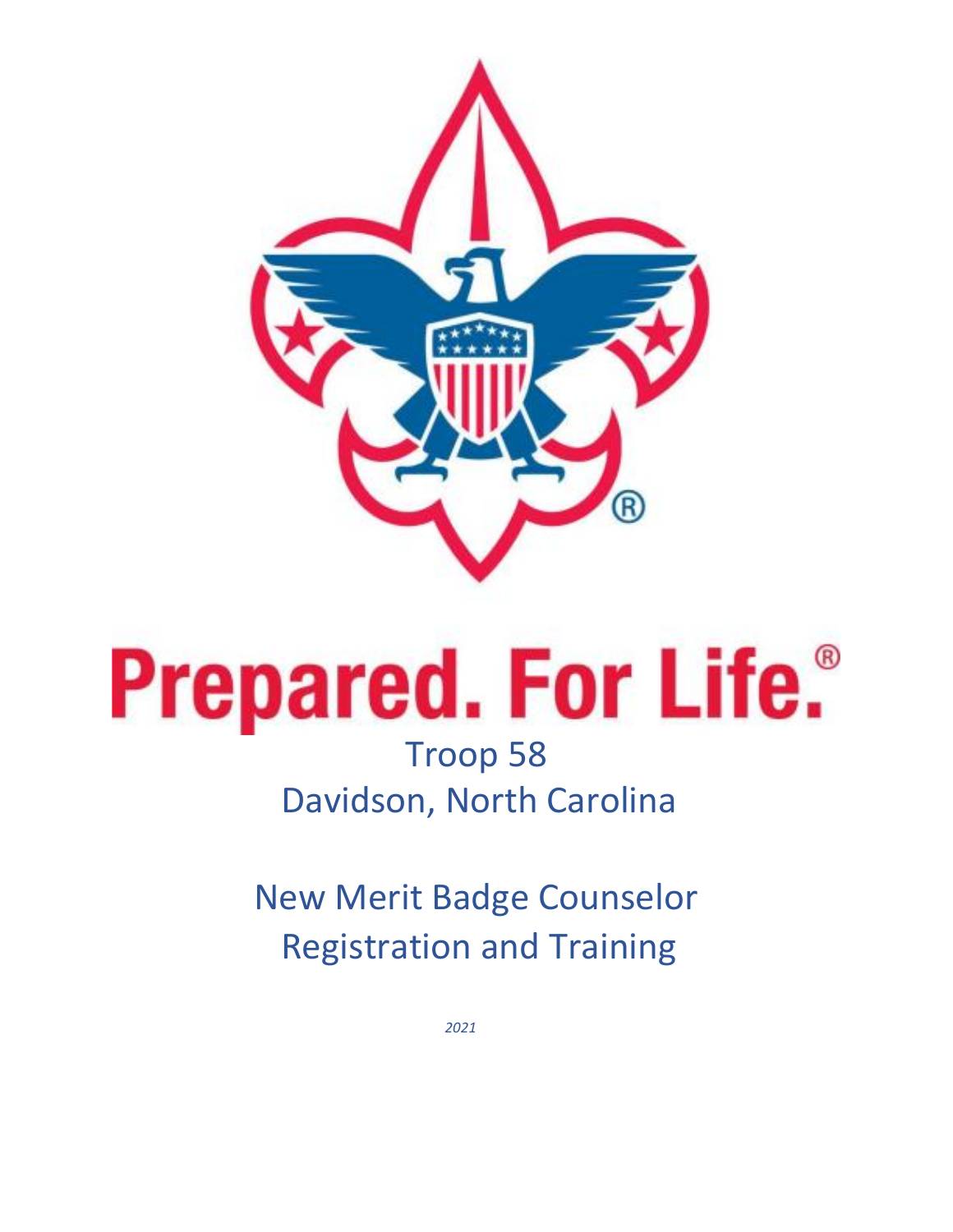## **Welcome to Troop 58!**

We are thrilled to have you on board with Troop 58. As part of counseling merit badges within the Troop, along with Youth Protection Training, an adult BSA application and merit badge counselor application need to be completed. This guide details the requirements as well as how to access and complete them. Reach out to the Troop Committee Chair, Merit Badge Coordinator, or Training Chair with any questions you may have.

It is recommended to complete the steps in the order shown here.

#### **Step One: Youth Protection Training (YPT)**

- Method: Online
- Frequency: Every 24 Months

Instructions: See guidance below.

Details: It is the mission of Youth Protection volunteers and professionals to work within the Boy Scouts of America to maintain a culture of Youth Protection awareness and safety. A certificate of completion will be generated upon completion of the course. *This certificate needs to be saved by you with the recommendation to file within your computer documents. Submit a printed or digital copy along with the Adult Application and Merit Badge Counselor Application*.

#### **Step Two: Adult BSA Application**

Method: Paper or Digital Application

Frequency: Once

Instructions: Fillable PDF [https://filestore.scouting.org/filestore/pdf/524‐501.pdf](https://filestore.scouting.org/filestore/pdf/524%E2%80%90501.pdf)

Details: Save as PDF or Print, and Return completed application to Merit Badge Coordinator via email or in person.

#### **Step Three: Merit Badge Counselor Application**

Method: Paper or Digital Application

Frequency: Initial sign up as counselor and with any/each change. Renewal to maintain, add, or drop badges per year via Council's online portal.

Instructions: Fillable PDF <https://filestore.scouting.org/filestore/pdf/34405.pdf>

Details: Save as PDF or Print, and Return completed application, *along with YPT certificate of completion*, to Merit Badge Coordinator via email or in person.

#### **Step Four (See Details): BSA Health Form**

Method: Paper Form

Frequency: Every 12 Months

Instructions: If not already provided one, the form can be accessed via the below link or Google BSA Health Form. [https://www.scouting.org/health-and-safety/ahmr/.](https://www.scouting.org/health-and-safety/ahmr/)

Details: *Not needed for counselors unless going on trips*. Parts A and B apply to ALL participants in basic Scouting activities such as local tours and weekend camping trips less than 72 hours in duration. Part C is required if you will participate in an activity lasting longer than 72 hours (like summer camp). Note that Part C must be completed by a certified and licensed physician (MD, DO), nurse practitioner, or physician assistant. Return completed form to the Troop Health Form Coordinator.

#### **Step Five (See Details): Troop 58 Adult Code of Conduct**

Method: Paper Form

Frequency: Once

Instructions: Provided by Merit Badge Coordinator upon signing up to be a counselor. Print the form and return completed and signed to Troop Committee Chair.

Details: This demonstrates the commitment from each adult leader to serve as a positive role model. *This is not contingent on processing with Council.*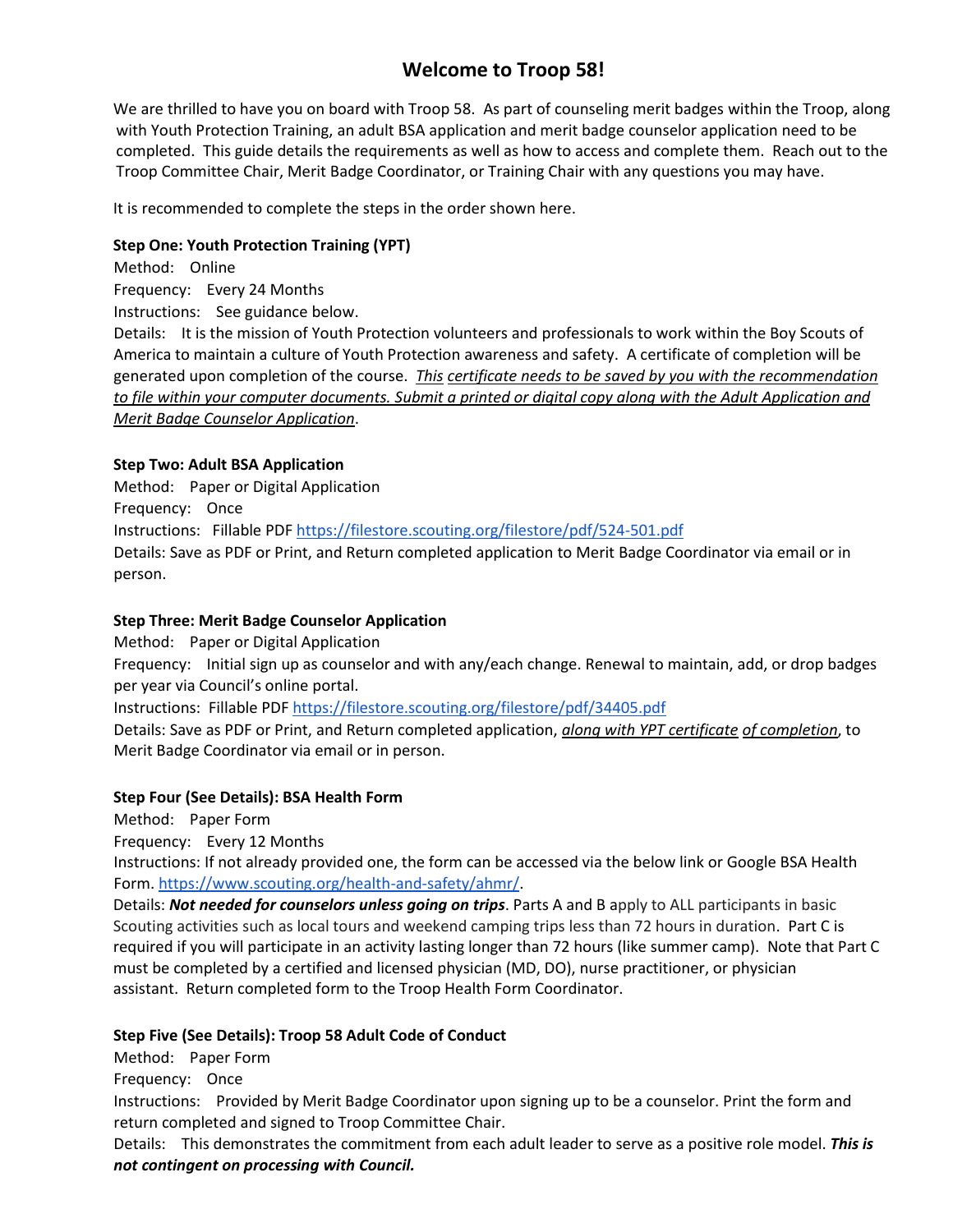#### **(Optional) Step Six: Merit Badge Counselor Training**

Method: Online Frequency: Once Instructions: See below for guidance Details: Position specific training designed for Merit Badge Counselors. This course serves as an orientation to the position.

### **How to Complete Youth Protection Training (YPT)**

∙ Visit my.scouting.org and sign in to your account

Recommended browsers are Google Chrome for PC or Safari for Mac o "Forgot Username" and "Forgot Password" links available if needed

∙ On the opening page, select the Youth Protection logo



∙ A new window will open. Review the Opening video then scroll down and select "Add Plan"

| ▼ Youth Protection - Yoı                                                             |                   |                                             |                      |  |
|--------------------------------------------------------------------------------------|-------------------|---------------------------------------------|----------------------|--|
| o<br>ı<br>$\Box$<br>ASSIGNED<br>PLANS<br>IF DUE DATE (RECENT TO OLD)                 | $V$ FILTERS $(n)$ | DISCONFLETE 1 <b>0</b> PAST DUE ON DUE SOON | Œ<br><b>COMPLETE</b> |  |
| <b>Youth Protection</b><br>$\overline{\mathbf{v}}$<br>Training -<br><b>MANDATORY</b> |                   |                                             |                      |  |
| <b>TYPE Standar</b> -<br>DUE D N/A                                                   |                   |                                             |                      |  |
| NI/A<br>COMP<br>+ Add Plan                                                           |                   |                                             |                      |  |

∙ Select "Youth Protection Training" to open the course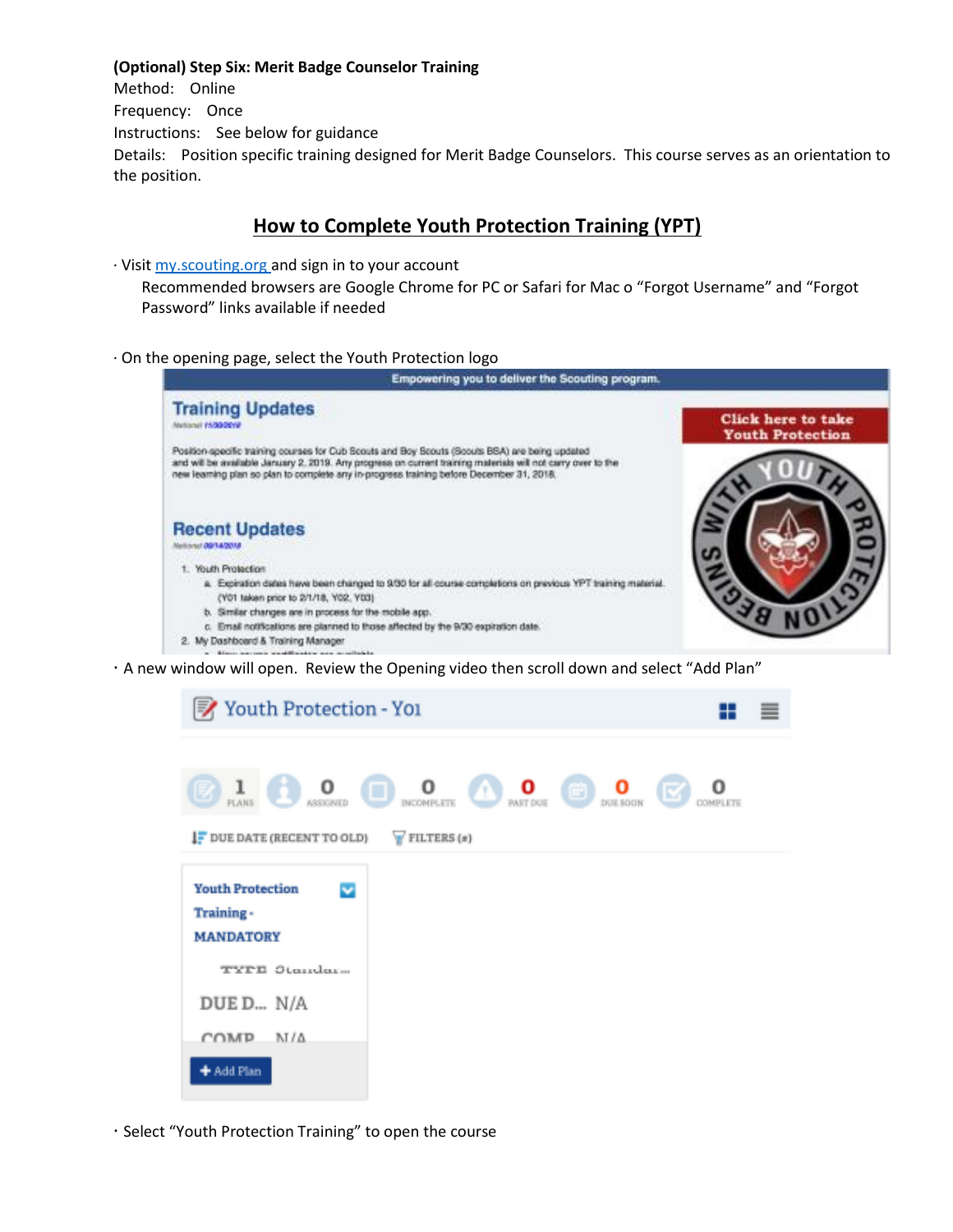| ■Youth Protection - Yoi<br>≡                                                                                                                                |
|-------------------------------------------------------------------------------------------------------------------------------------------------------------|
| $\mathbf{1}_{\text{ASSICNED}}$<br>ı<br>INCOMPLETE <b>D O NATDUE CD DUE SOON</b><br>le<br>PLANS<br>I DUE DATE (RECENT TO OLD)<br>$\sqrt{\text{FILLTERS}(n)}$ |
| <b>Youth Protection</b><br>Training-<br><b>MANDATORY</b>                                                                                                    |
| TYPE 3tandar<br>DUE D N/A                                                                                                                                   |
| <b>ATIA</b><br>COLER<br>0 <sub>%</sub><br>COMPLETED                                                                                                         |

∙ Select "Launch Course" to open each module. All four need to be completed for full credit of Youth Protection **Training** 

| Youth Protection - You - Youth Protection Training - MAMIATORY |                         |             |                      |  |
|----------------------------------------------------------------|-------------------------|-------------|----------------------|--|
| <b>Overview and Policies</b>                                   |                         |             | <b>LAUNCH COURSE</b> |  |
| DUE DATE N/A                                                   | STATUS Not<br>Attempted | OPTIONAL No | <b>TYPE Course</b>   |  |
| <b>Sexual Abuse</b><br>$\overline{z}$                          |                         |             | <b>LAUNCH COURSE</b> |  |
| DUE DATE N/A                                                   | STATUS Not<br>Attempted | OPTIONAL No | <b>TYPE Course</b>   |  |
| Bullying<br>3                                                  |                         |             | LAUNCH COURSE        |  |
| DUE DATE N/A                                                   | STATUS Not<br>Attempted | OPTIONAL No | <b>TYPE Course</b>   |  |
| <b>YPT Certification Test</b><br>a,                            |                         |             | <b>LAUNCH COURSE</b> |  |
| DUE DATE N/A                                                   | STATUS Not<br>Attempted | OPTIONAL No | <b>TYPE Course</b>   |  |

## **Online Course Instructions: Merit Badge Counselor Training**

∙ Visit my.scouting.org and sign in to your account

o Recommended browsers are Google Chrome for PC or Safari for Mac o "Forgot Username" and "Forgot Password" links available if needed

∙ Select "Menu" in the upper left corner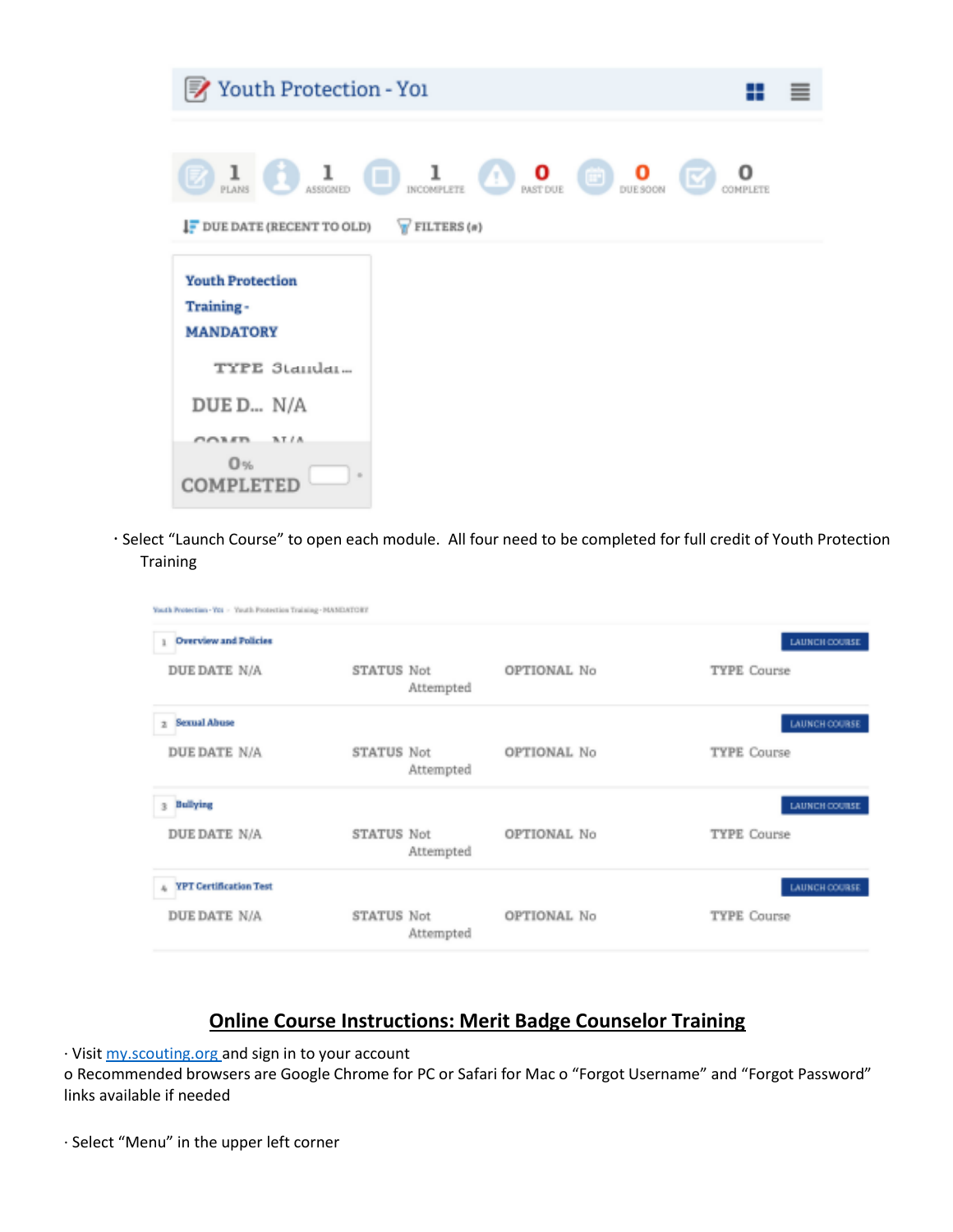|                    | Menu >                                           | my Scouting                                                  |
|--------------------|--------------------------------------------------|--------------------------------------------------------------|
| <b>My Training</b> |                                                  |                                                              |
|                    | <b>Maintenance</b><br>National 07/12/2018        |                                                              |
|                    | · Select "My Dashboard" in the drop down         |                                                              |
|                    | Menu >                                           | my Scouting                                                  |
|                    | Menu                                             |                                                              |
|                    | My Dashboard                                     |                                                              |
|                    | · Select "Training Center"                       |                                                              |
|                    | My Dashboard                                     | my Scouting                                                  |
|                    | <b>My Training</b>                               |                                                              |
|                    |                                                  | YPT<br><b>Training Center</b><br>Requirements<br>Completions |
|                    | · Select "Scouts, BSA" from the list of programs |                                                              |

- YPT Training Center Requirements Completions Training Courses by Program Click here for a list of position requirements. Cub Scouting **12 Scouts, BSA** Venturing
	- ∙ New Window will open…scroll down and under "Merit Badge Counselor Training", select "Add Plan"

7

þ

r

×



∙ Select "Merit Badge Counselor Training"